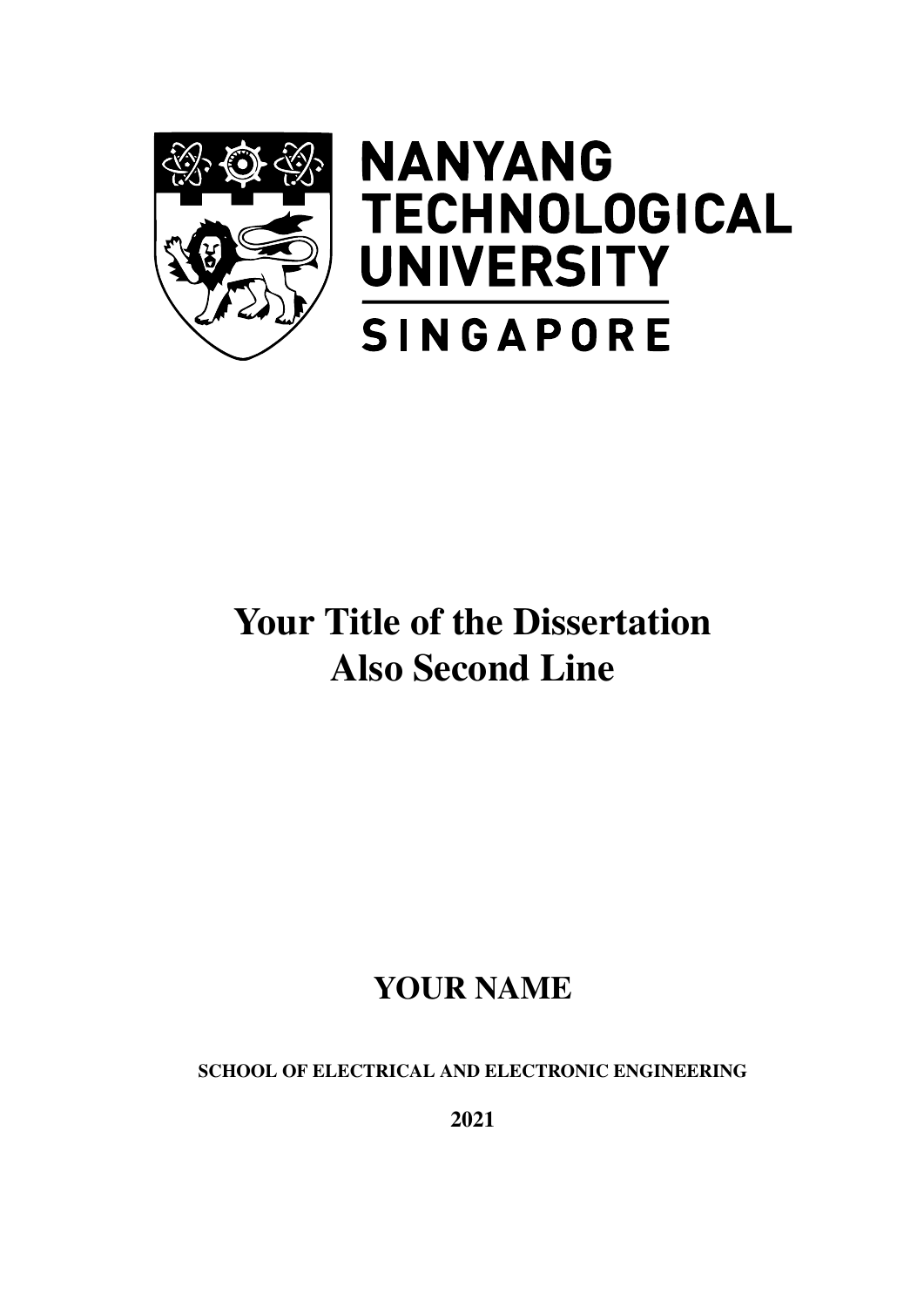## Your Title of the Dissertation Also Second Line

### YOUR NAME

SCHOOL OF ELECTRICAL AND ELECTRONIC ENGINEERING

A DISSERTATION SUBMITTED IN PARTIAL FULFILMENT OF THE REQUIREMENTS FOR THE DEGREE OF MASTER OF SCIENCE IN XXX

2021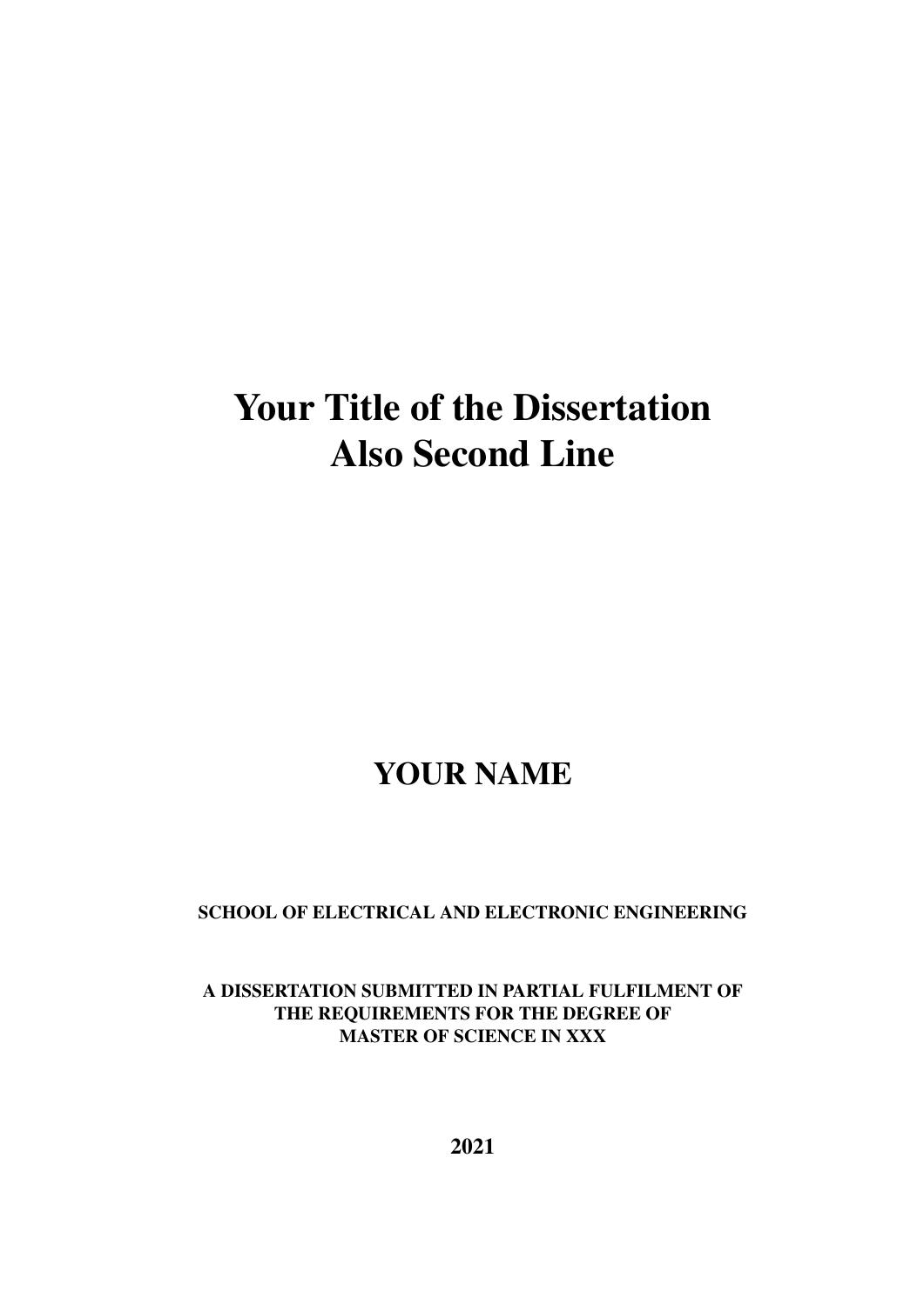### Statement of Originality

I hereby certify that the work embodied in this thesis is the result of original research and has not been submitted for a higher degree to any other University or Institution.

. . . . . . . . . . . . . . . . . . . . . . . . . . . . . . . . . . . . . . . . . . Date **Your Name**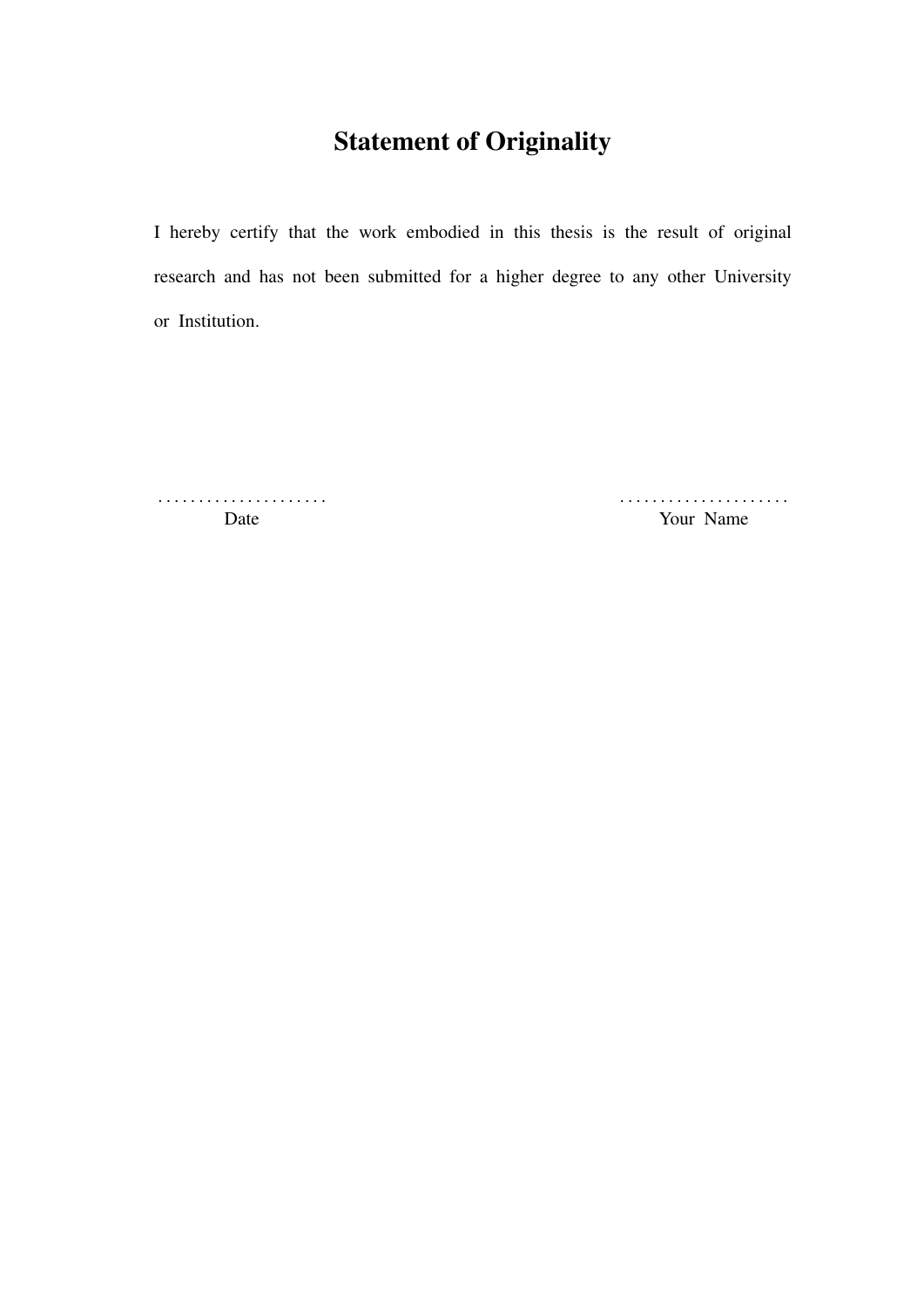### Supervisor Declaration Statement

I have reviewed the content and presentation style of this thesis and declare it is free of plagiarism and of sufficient grammatical clarity to be examined. To the best of my knowledge, the research and writing are those of the candidate except as acknowledged in the Author Attribution Statement. I confirm that the investigations were conducted in accord with the ethics policies and integrity standards of Nanyang Technological University and that the research data are presented honestly and without prejudice

. . . . . . . . . . . . . . . . . . . . . . . . . . . . . . . . . . . . . . . . . .

Date Supervisor's Name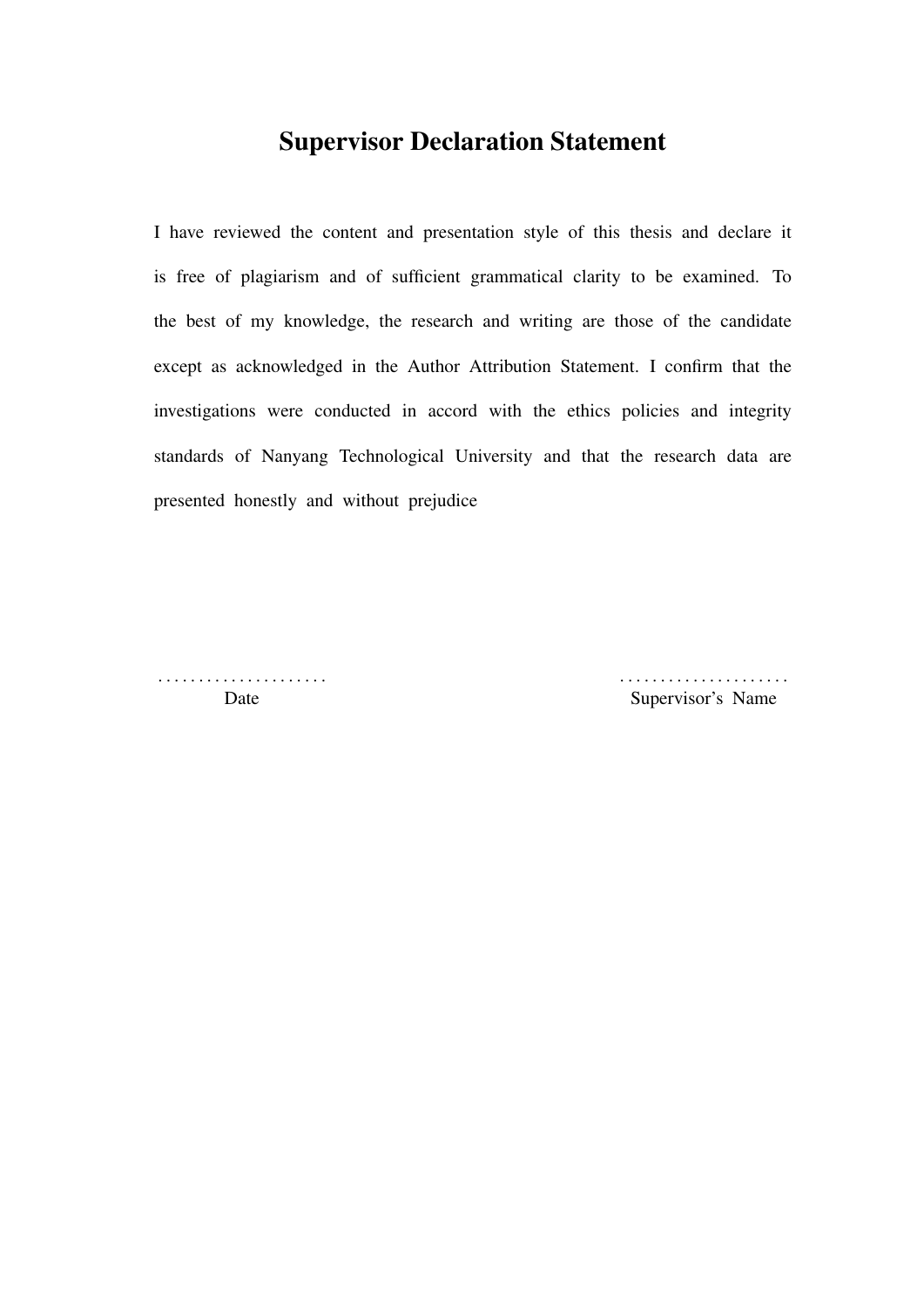### Authorship Attribution Statement

This thesis does not contain any materials from papers published in peer-reviewed journals or from papers accepted at conferences in which I am listed as an author.

. . . . . . . . . . . . . . . . . . . . . . . . . . . . . . . . . . . . . . . . . . Date **Your Name**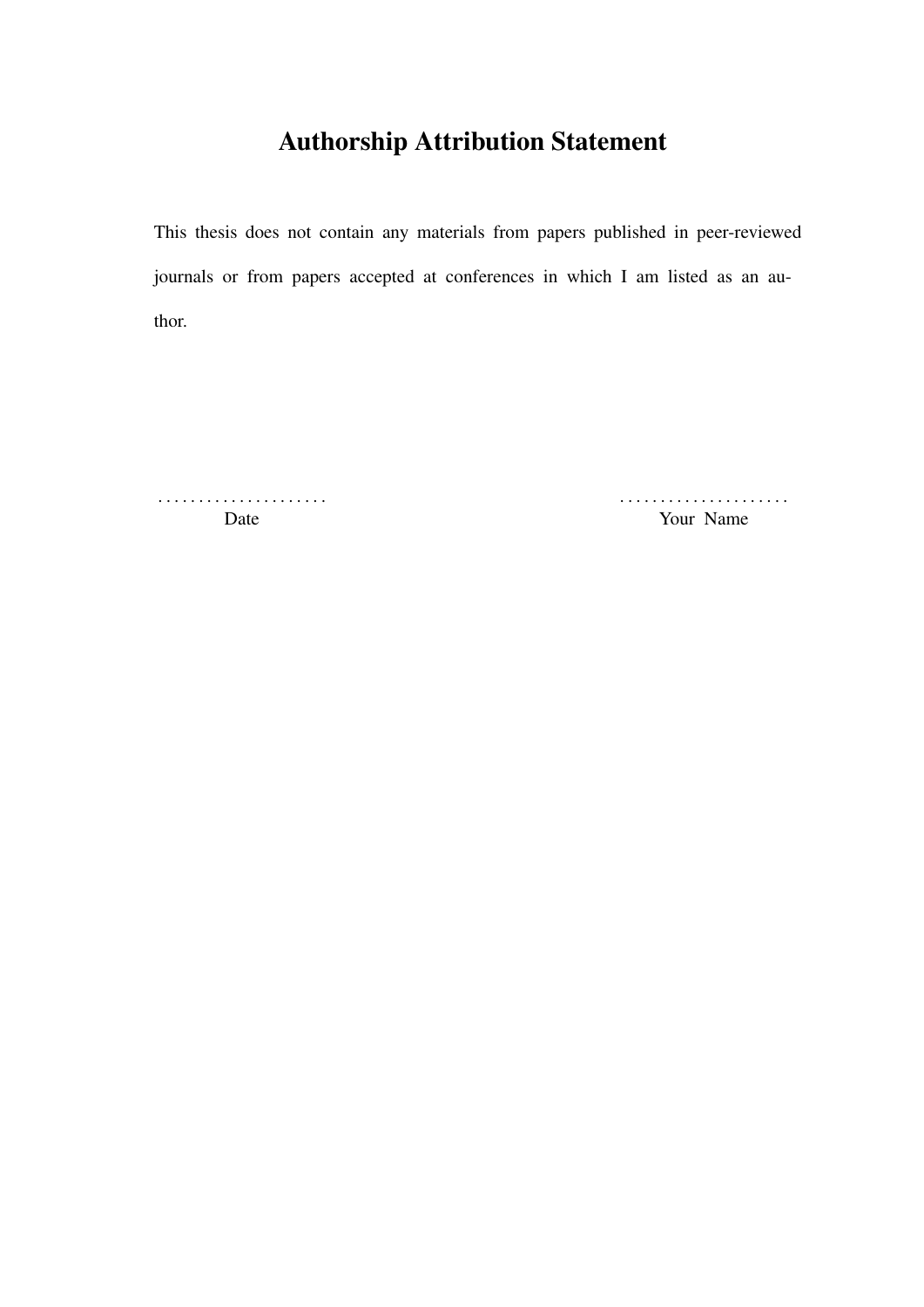# Table of Contents

|                         | <b>Abstract</b>                 |                                                                                                                         | iii                                                     |  |  |  |  |  |  |  |  |  |
|-------------------------|---------------------------------|-------------------------------------------------------------------------------------------------------------------------|---------------------------------------------------------|--|--|--|--|--|--|--|--|--|
|                         | Acknowledgement<br>iv           |                                                                                                                         |                                                         |  |  |  |  |  |  |  |  |  |
|                         | <b>Acronyms</b>                 |                                                                                                                         | $\mathbf{v}$                                            |  |  |  |  |  |  |  |  |  |
|                         | <b>Symbols</b>                  |                                                                                                                         | vi                                                      |  |  |  |  |  |  |  |  |  |
|                         |                                 | <b>Lists of Figures</b>                                                                                                 | vii                                                     |  |  |  |  |  |  |  |  |  |
|                         |                                 | <b>Lists of Tables</b>                                                                                                  | viii                                                    |  |  |  |  |  |  |  |  |  |
| $\mathbf{1}$            |                                 | <b>Introduction</b>                                                                                                     | $\mathbf{1}$                                            |  |  |  |  |  |  |  |  |  |
|                         | 1.1<br>1.2<br>1.3<br>1.4<br>1.5 | Major contribution of the Dissertation                                                                                  | $\mathbf{1}$<br>3<br>3<br>3<br>3                        |  |  |  |  |  |  |  |  |  |
| 2                       |                                 | <b>Literature Review</b>                                                                                                | $\overline{\mathbf{4}}$                                 |  |  |  |  |  |  |  |  |  |
|                         | 2.1<br>2.2<br>2.3<br>2.4        | <b>One</b><br>Two<br>Three $\ldots \ldots \ldots \ldots \ldots \ldots \ldots \ldots \ldots \ldots \ldots \ldots \ldots$ | $\overline{4}$<br>$\overline{4}$<br>$\overline{4}$<br>5 |  |  |  |  |  |  |  |  |  |
| $\mathbf{3}$            | 3.1<br>3.2<br>3.3               | Approach<br>Two<br>Three                                                                                                | 6<br>6<br>6<br>6                                        |  |  |  |  |  |  |  |  |  |
| $\overline{\mathbf{4}}$ | 4.1<br>4.2<br>4.3               | <b>Test and Experiments</b><br>One<br>Two<br>Three                                                                      | $\overline{7}$<br>$\overline{7}$<br>$\overline{7}$<br>7 |  |  |  |  |  |  |  |  |  |
| $\overline{5}$          | 5.1<br>5.2                      | <b>Discussion</b>                                                                                                       | 8<br>8<br>8                                             |  |  |  |  |  |  |  |  |  |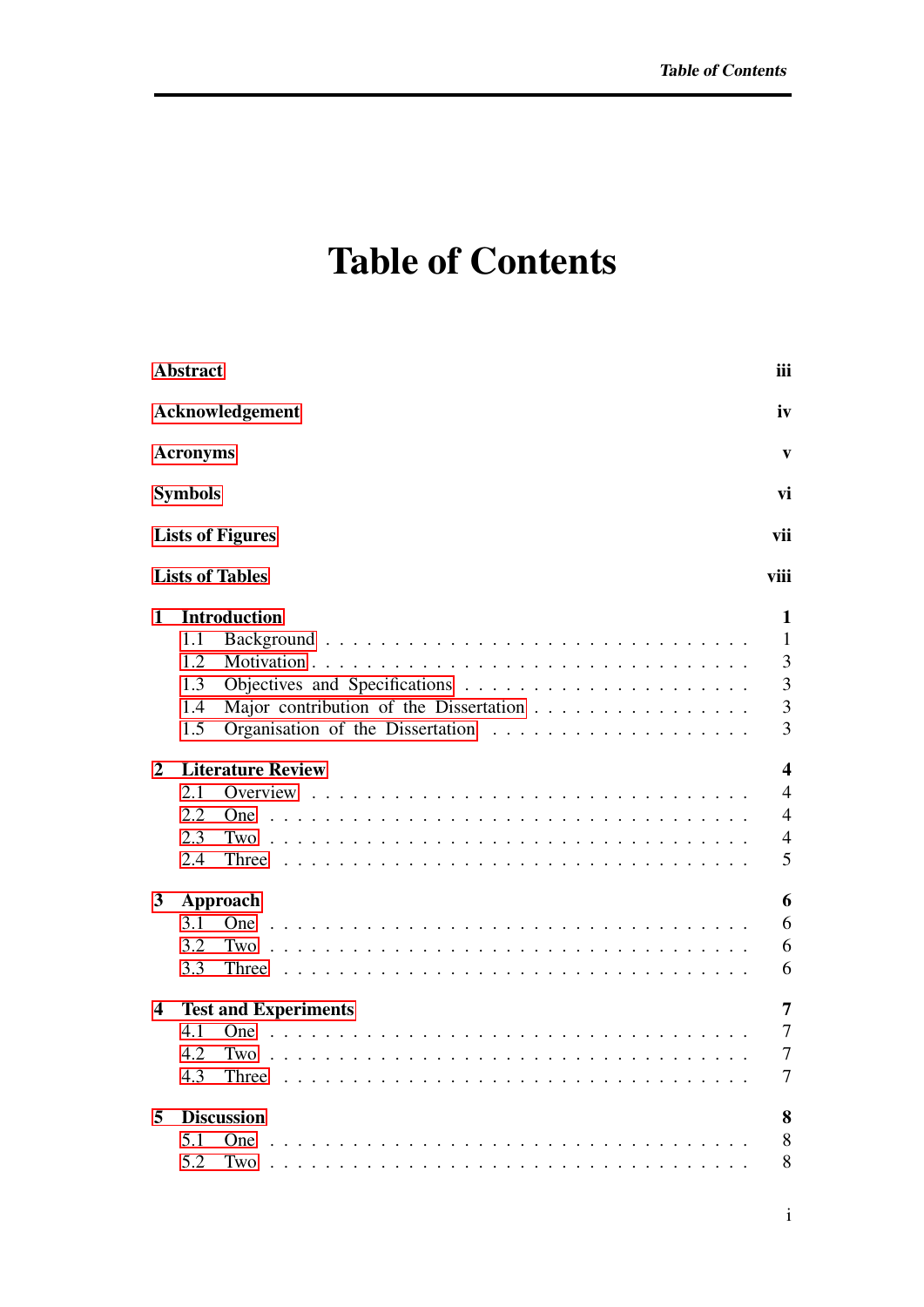|                                     | 5.3               | Three                                 | 8  |  |  |  |  |  |  |  |
|-------------------------------------|-------------------|---------------------------------------|----|--|--|--|--|--|--|--|
| 6                                   |                   | <b>Conclusion and Recommendations</b> | 9  |  |  |  |  |  |  |  |
|                                     | 6.1               |                                       | 9  |  |  |  |  |  |  |  |
|                                     | 6.2               |                                       | 9  |  |  |  |  |  |  |  |
|                                     | 63                |                                       | 10 |  |  |  |  |  |  |  |
|                                     | 6.4               |                                       | 10 |  |  |  |  |  |  |  |
|                                     |                   | 641                                   | 10 |  |  |  |  |  |  |  |
|                                     | <b>References</b> |                                       | 11 |  |  |  |  |  |  |  |
| Appendix A Introduction of Appendix |                   |                                       |    |  |  |  |  |  |  |  |
| Appendix B Sample Code              |                   |                                       |    |  |  |  |  |  |  |  |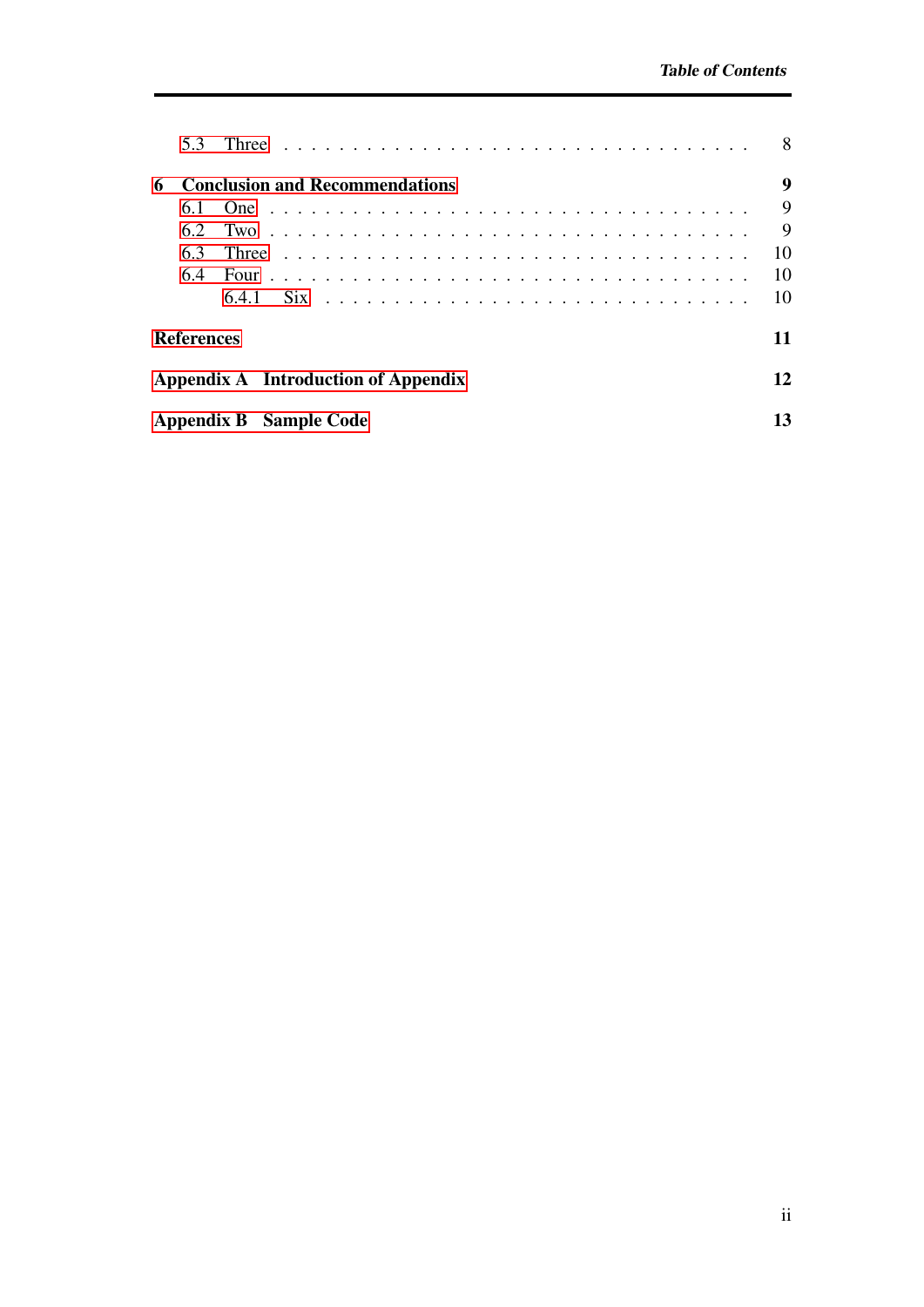### Abstract

<span id="page-7-0"></span>Put your abstracts here. The Abstract should be a short and concise passage on the important work and contributions of the project: the motivation and the problem pursued, the method you employed and the results obtained, highlighting the significant achievements. It should not contain peripheral things like summary of literature review, and it is not good enough to say that a certain issue has been studied without stating the results of the study. Generally, one page is about the right length for the Abstract.

Keywords: Dissertation, keywords.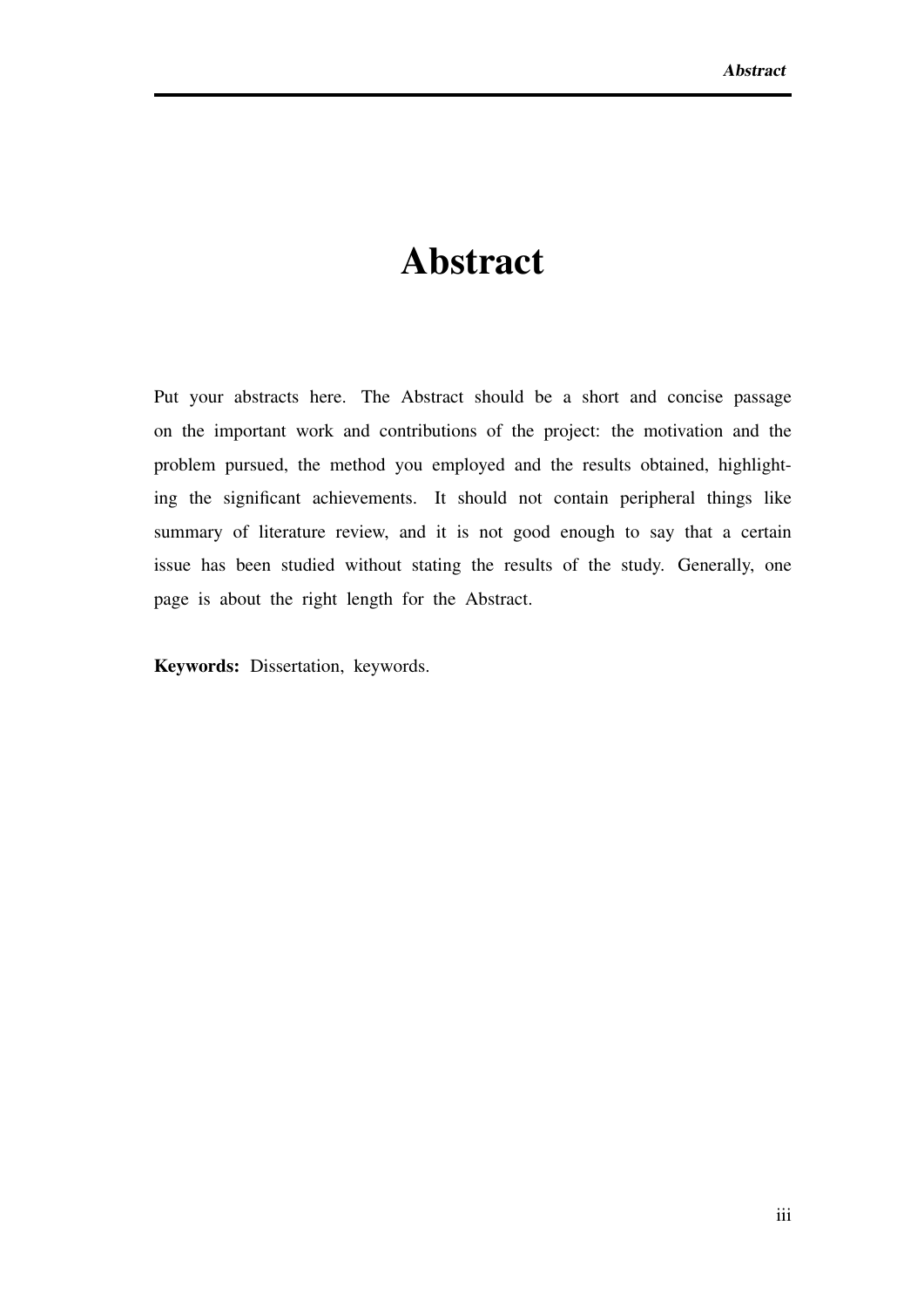# <span id="page-8-0"></span>Acknowledgements

Acknowledgements is to express thanks and appreciation for those who helped in this project.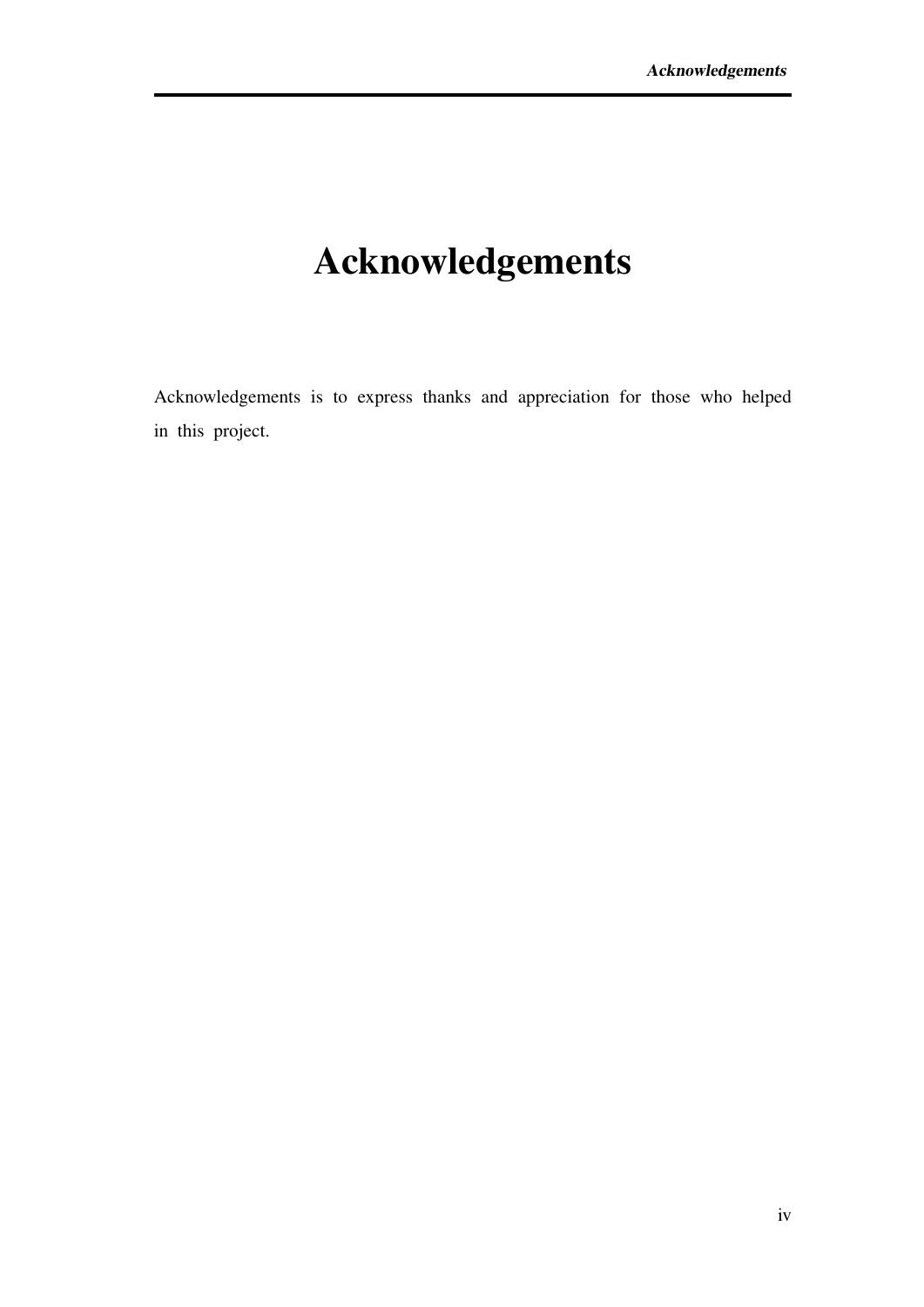# Acronyms

<span id="page-9-0"></span>

| <b>NN</b>   | Neural Network                            |
|-------------|-------------------------------------------|
| ML          | Machine Learning                          |
| DL          | Deep Learning                             |
| <b>FCN</b>  | Fully Convolutional Network               |
| <b>CNN</b>  | Convolutional Neural Network              |
| <b>RCNN</b> | Region Based Convolutional Neural Network |
| <b>DCNN</b> | Deep Convolutional Neural Network         |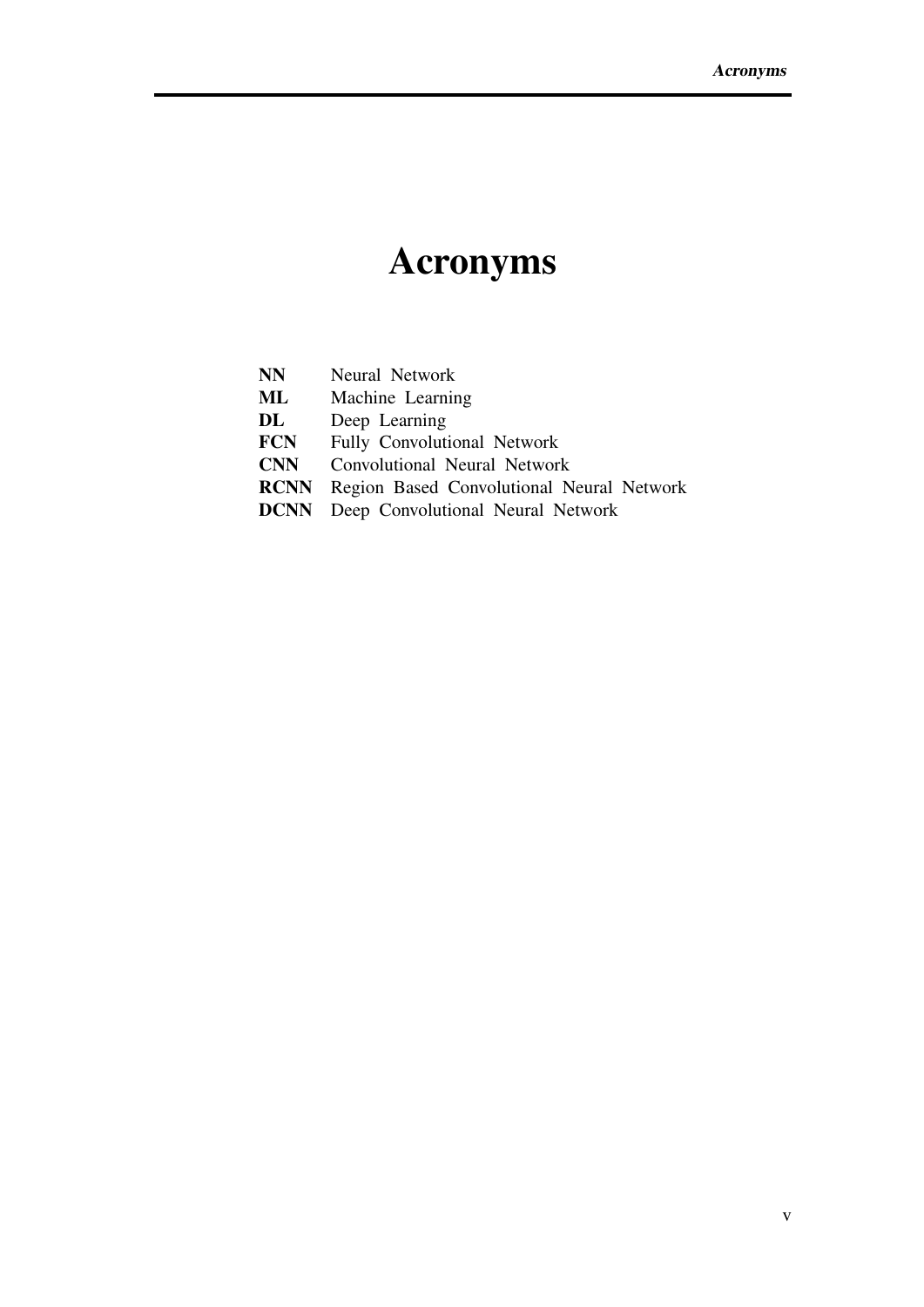# <span id="page-10-0"></span>Symbols

- 
- Π An Pi Symbol
- $β$  An Beta Symbol  $σ$  An Sigma Symbo σ An Sigma Symbol
- α Another Alpha Symbol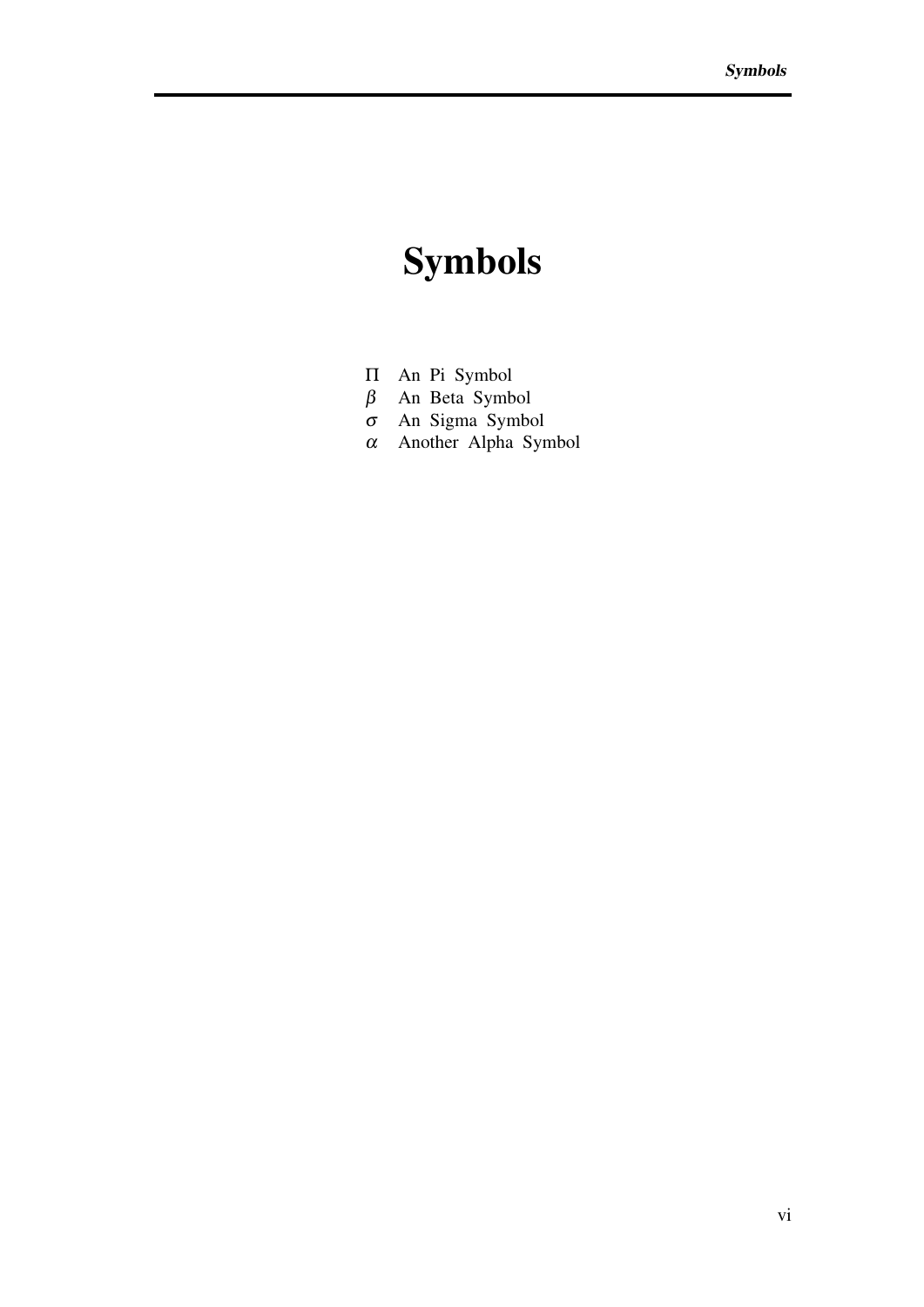# <span id="page-11-0"></span>List of Figures

|--|--|--|--|--|--|--|--|--|--|--|--|--|--|--|--|--|--|--|--|--|--|--|--|--|--|--|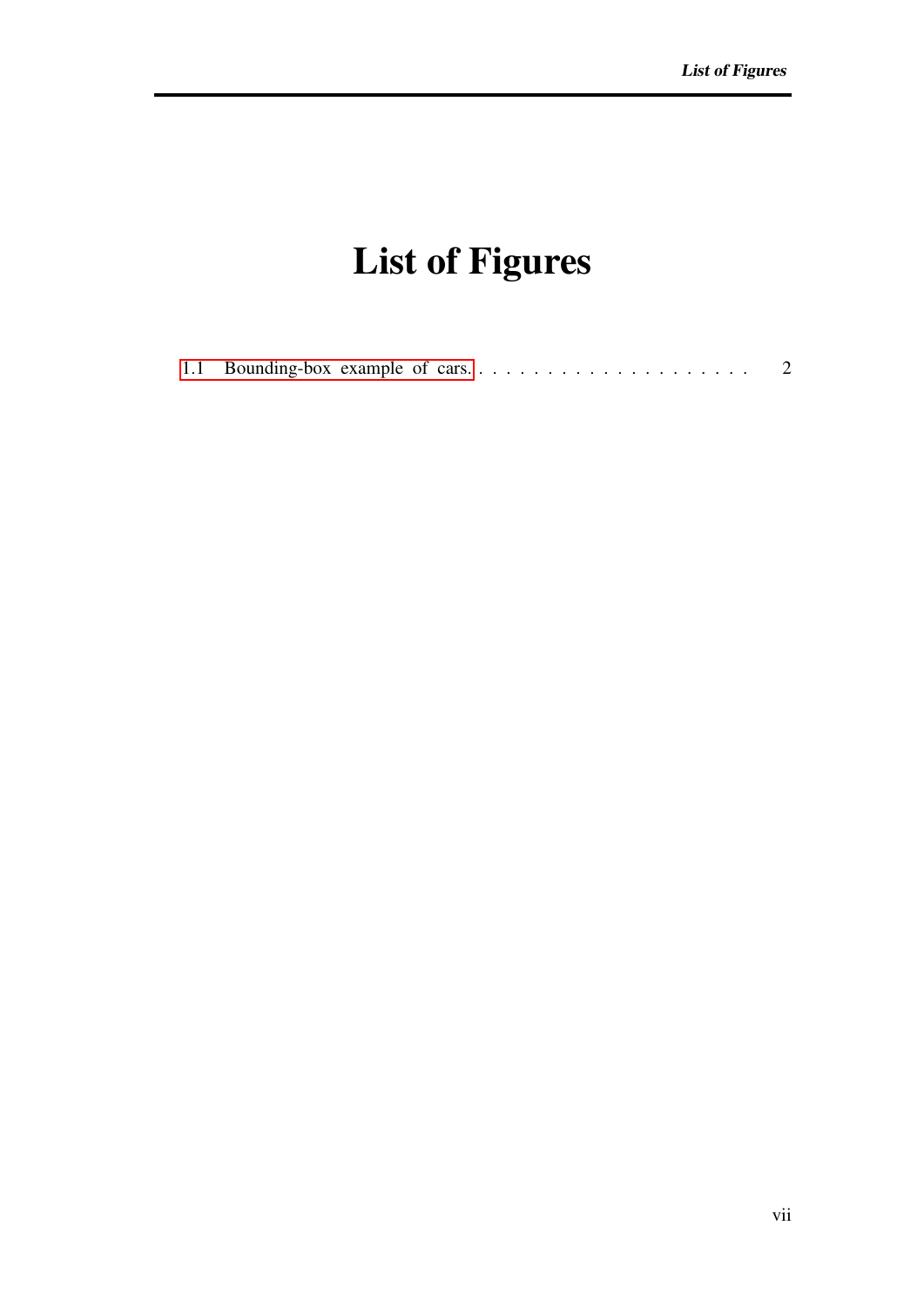## List of Tables

<span id="page-12-0"></span>

|--|--|--|--|--|--|--|--|--|--|--|--|--|--|--|--|--|--|--|--|--|--|--|--|--|--|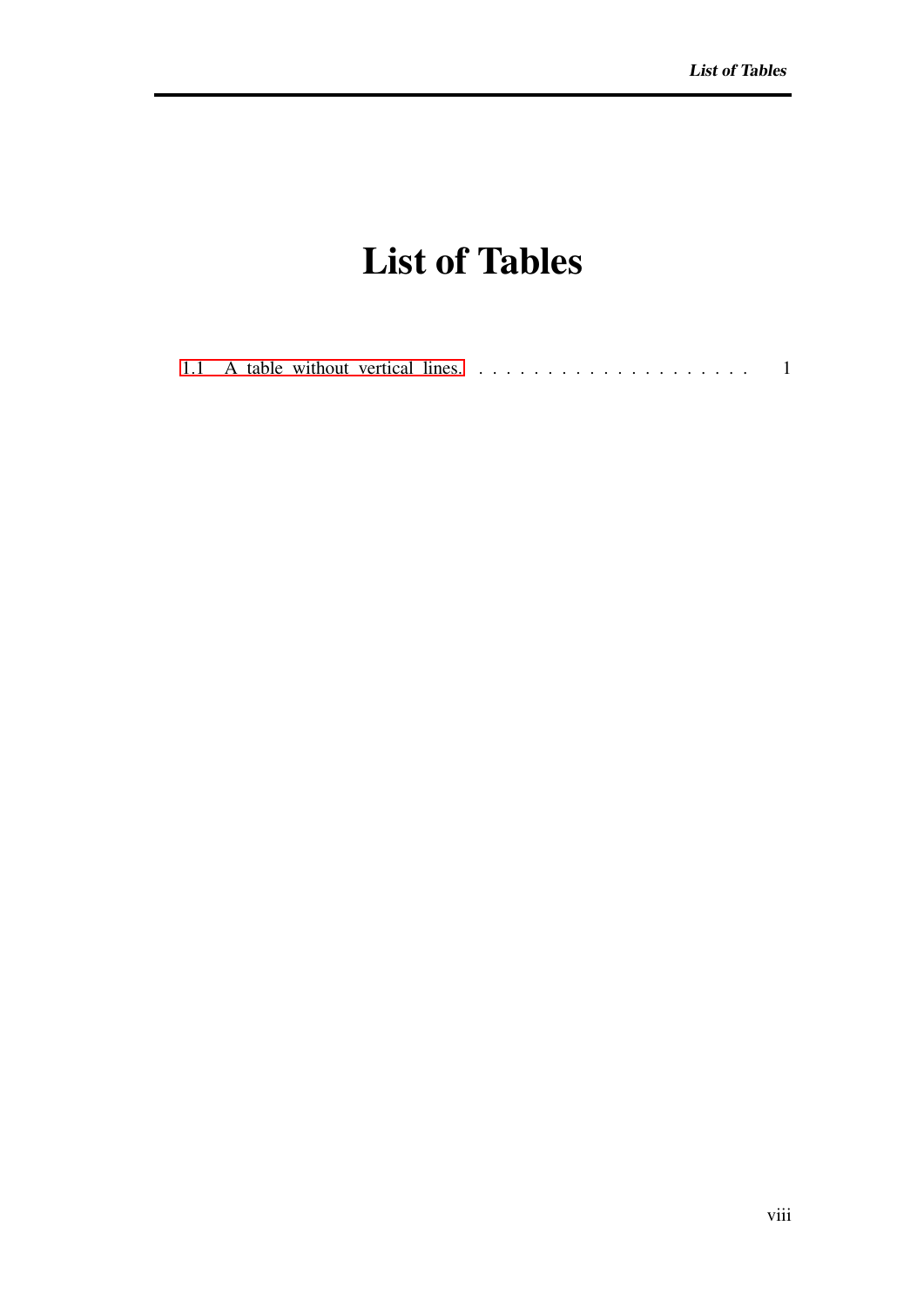# <span id="page-13-0"></span>Chapter 1 Introduction

The first chapter of the dissertation is almost invariably the Introduction. Generally, its purpose is to lead the readers into the problem you intend to attack in the project, to set the scene. The main points here consist of the background to the problem and your motivation in solving it. This then leads into the objectives and the scope of the project. It is good to conclude your Introduction with a section on the layout of the dissertation. It prepares the readers for what is to come

### <span id="page-13-1"></span>1.1 Background

Background goes here. Also you can put in some references [\[1\]](#page-23-1).

<span id="page-13-2"></span>Here is a sample of table in [Table 1.1](#page-13-2)

Table 1.1: A table without vertical lines.

|              | Treatment A Treatment B |               |
|--------------|-------------------------|---------------|
| John Smith   |                         |               |
| Jane Doe     |                         | $\mathcal{L}$ |
| Mary Johnson |                         |               |

Use \newpage to force start a new page.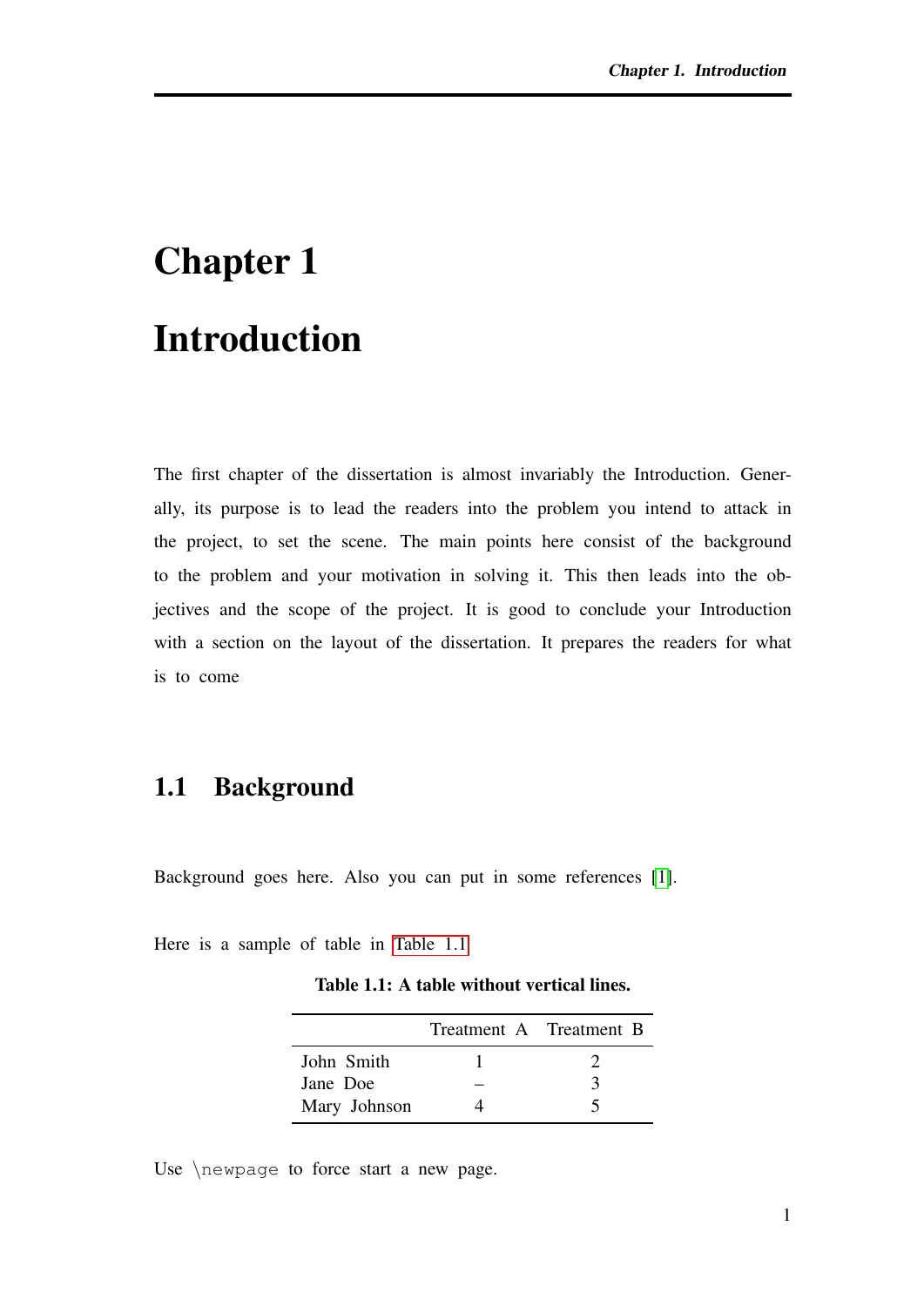Also can try to refer to this image in [Figure 1.1.](#page-14-0) Notice that the .eps and .pdf format vector graphs are favoured, because:

- 1. they can be zoomed-in to check the detail.
- <span id="page-14-0"></span>2. text in such formats are search-able.



Figure 1.1: Bounding-box example of cars.

<span id="page-14-1"></span>Try to insert a math equation as in [Equation 1.1.](#page-14-1) If you wanna try the in-line mathematical, here is a sample  $\alpha = \pi \cdot \frac{1}{6}$  $\frac{1}{\Theta}$ .

$$
e^{ix} = \cos x + i \sin x \tag{1.1}
$$

Also here is a sample for footnote and hyperlink  $url<sup>1</sup>$  $url<sup>1</sup>$  $url<sup>1</sup>$ .

When mention some file formats can use music.mp3, latex.pdf, etc.

If there are any update of the dissertation standard, or you want to contribute

<sup>1</sup><https://github.com/doem97>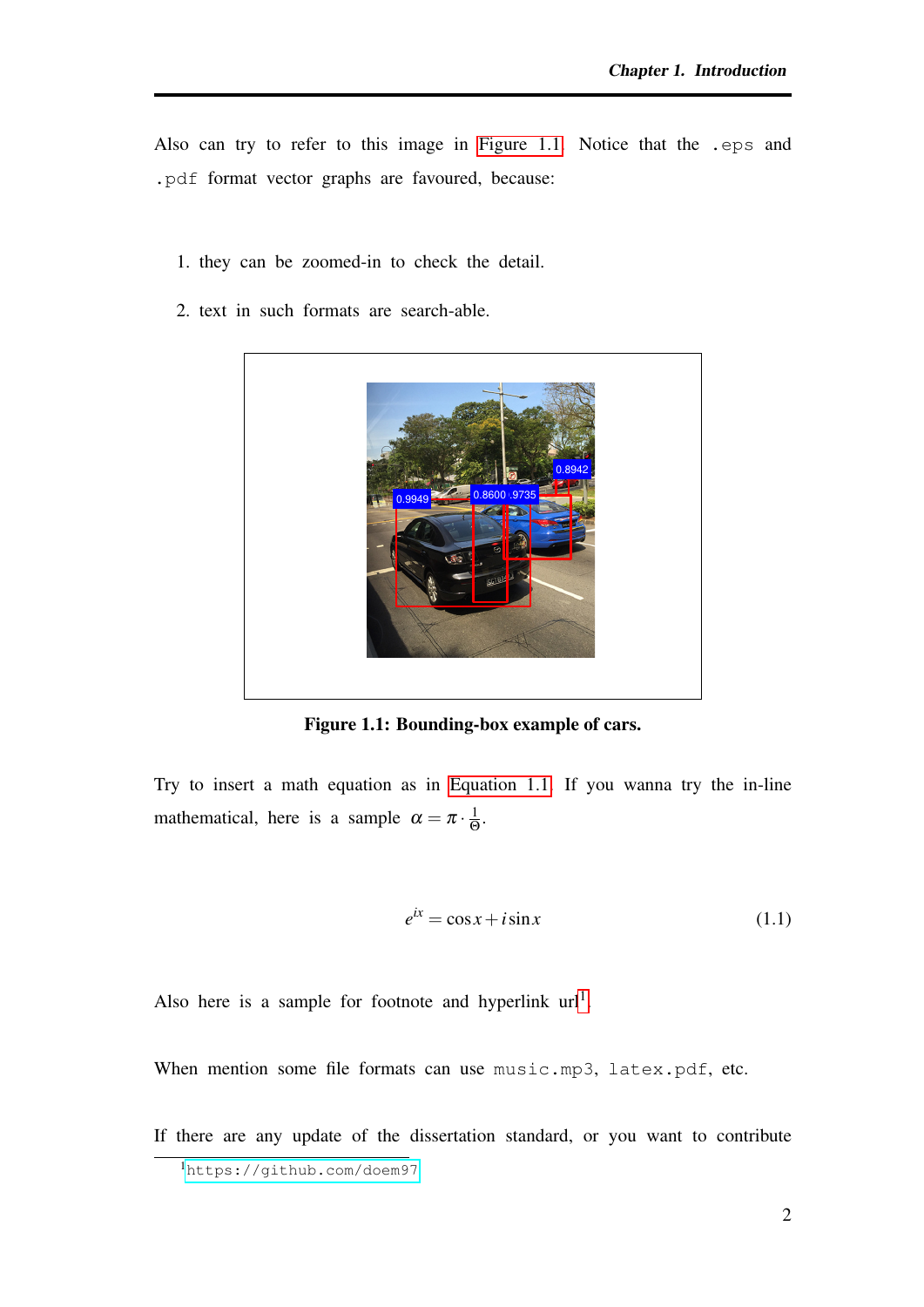to the NTU-EEE-MSc-Dissertation-Template project too, kindly send an E-mail to me. Thank you :)

### <span id="page-15-1"></span><span id="page-15-0"></span>1.2 Motivation

- <span id="page-15-2"></span>1.3 Objectives and Specifications
- <span id="page-15-3"></span>1.4 Major contribution of the Dissertation
- 1.5 Organisation of the Dissertation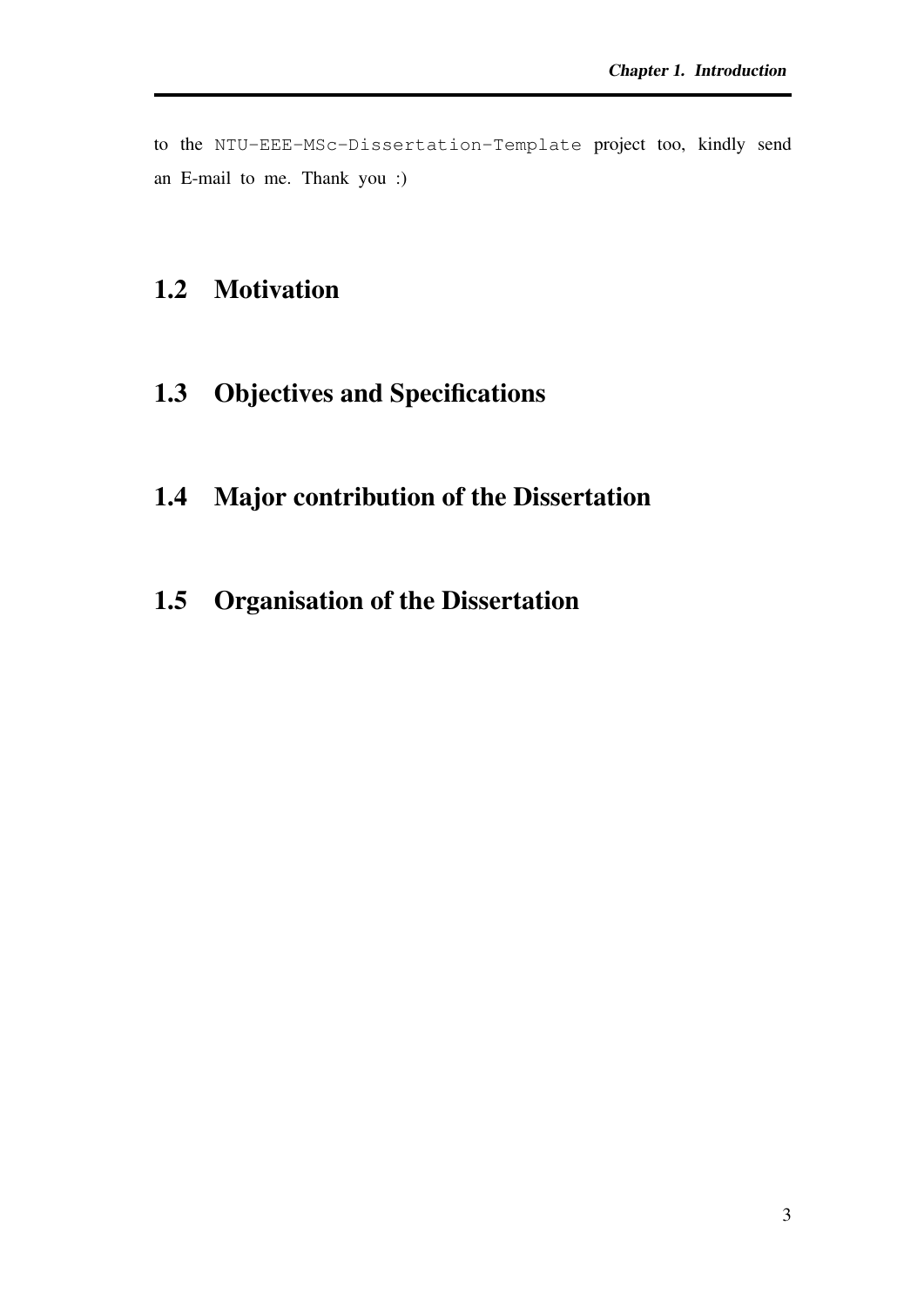### <span id="page-16-0"></span>Chapter 2

### Literature Review

#### <span id="page-16-1"></span>2.1 Overview

Then comes the main part of your work. To lay the ground, there should first be a chapter on what has been done before on the problem - a Literature Review. This is an important section because it shows that you do not narrowly focus only on what you do, but are aware of the related work elsewhere, some of which might be instructive to your solving the problem. It can also explain why you are taking the direction you do.

#### <span id="page-16-2"></span>2.2 One

<span id="page-16-3"></span>(Co-localization methods of auto-drawing bbox)

### 2.3 Two

(Propagate bbox by co-segmentation)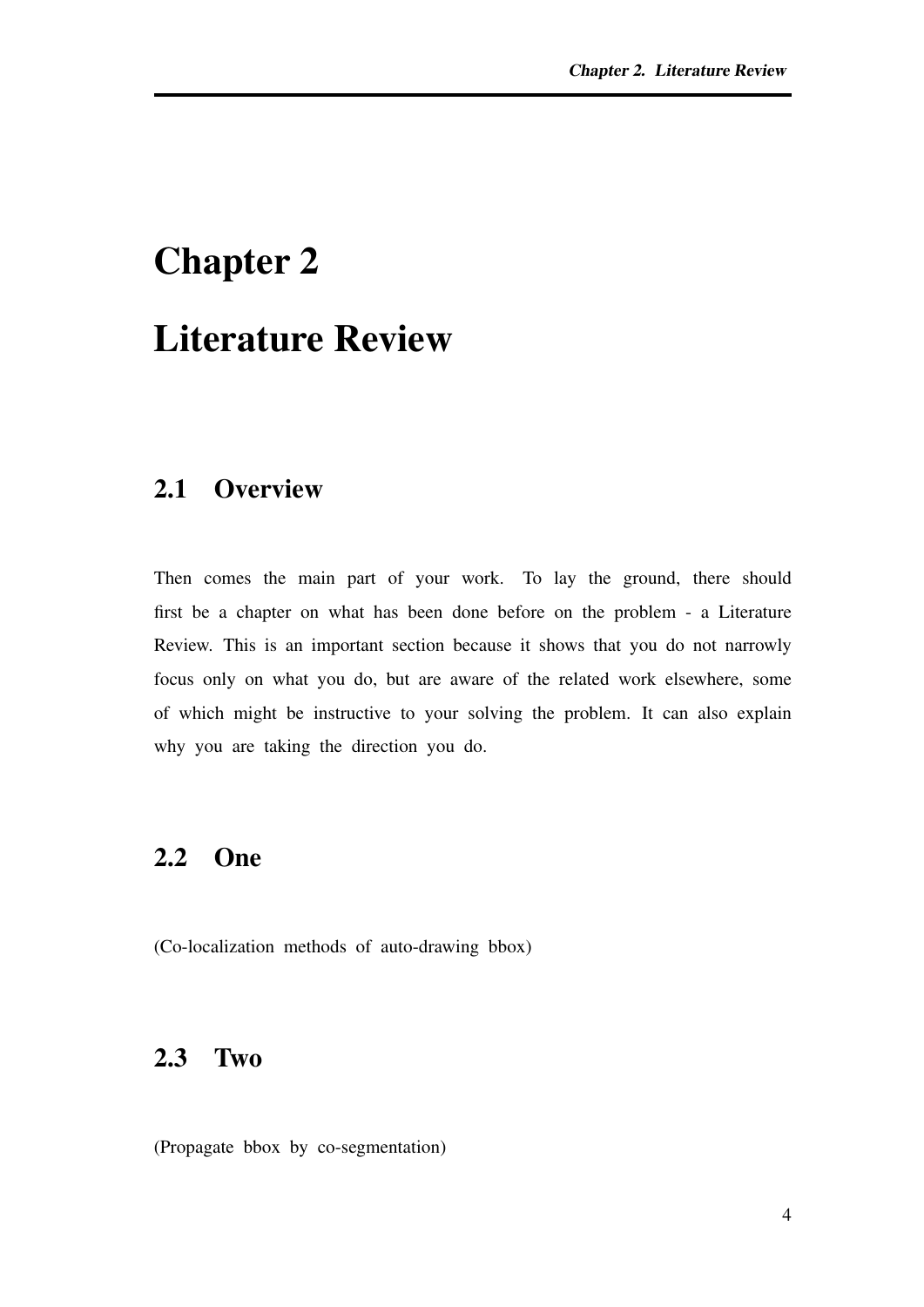### <span id="page-17-0"></span>2.4 Three

(Suggesting images to users)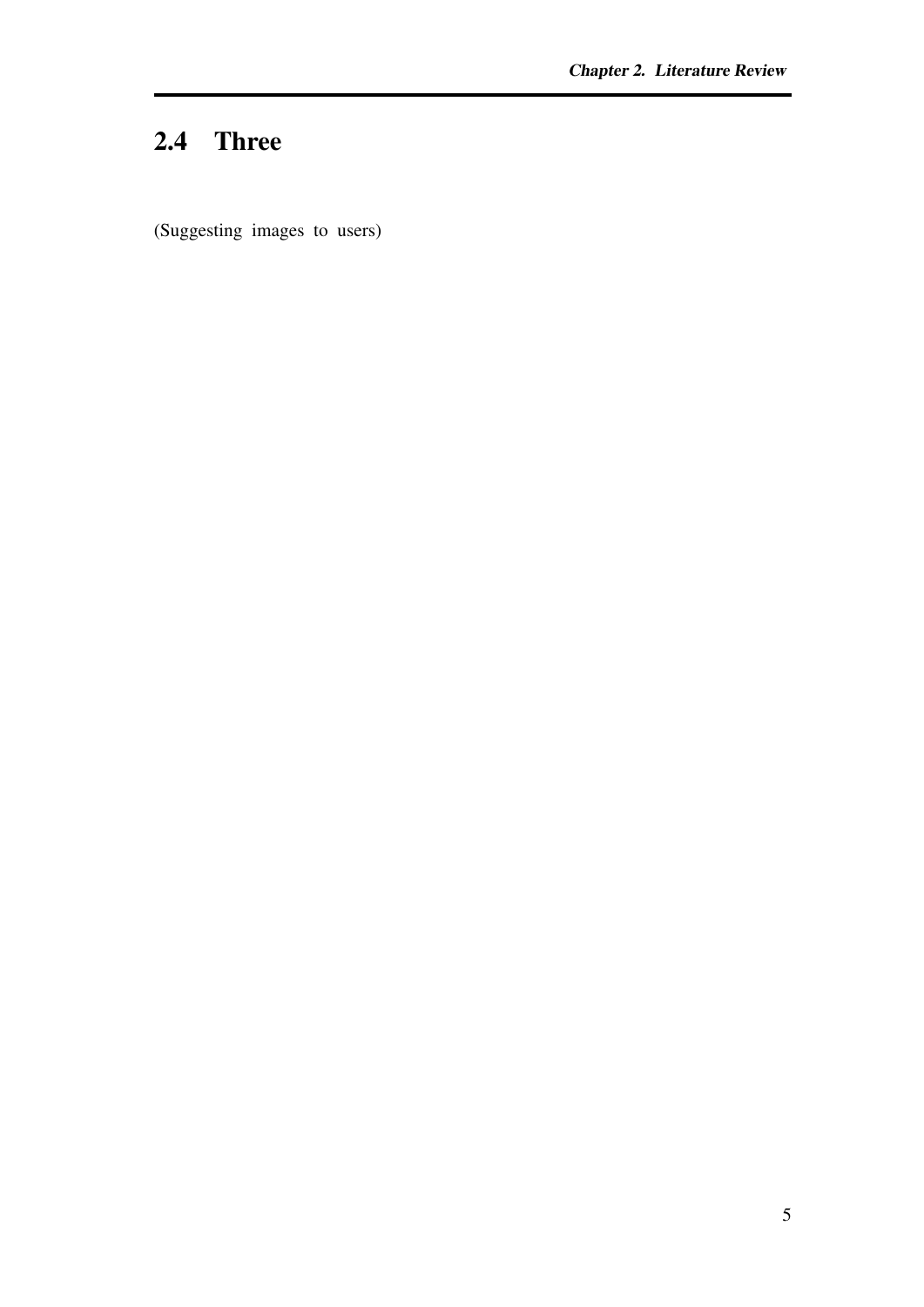# <span id="page-18-0"></span>Chapter 3 Approach

### <span id="page-18-1"></span>3.1 One

The next few chapters should describe the work you have done in tackling the problem. There might be a chapter on the fundamental theories relevant to the solution you are pursuing, or the supporting technologies you need in implementing the solution. Then there should be a chapter on the solution itself, followed by a chapter on the results and analysis of the results

#### <span id="page-18-3"></span><span id="page-18-2"></span>3.2 Two

#### 3.3 Three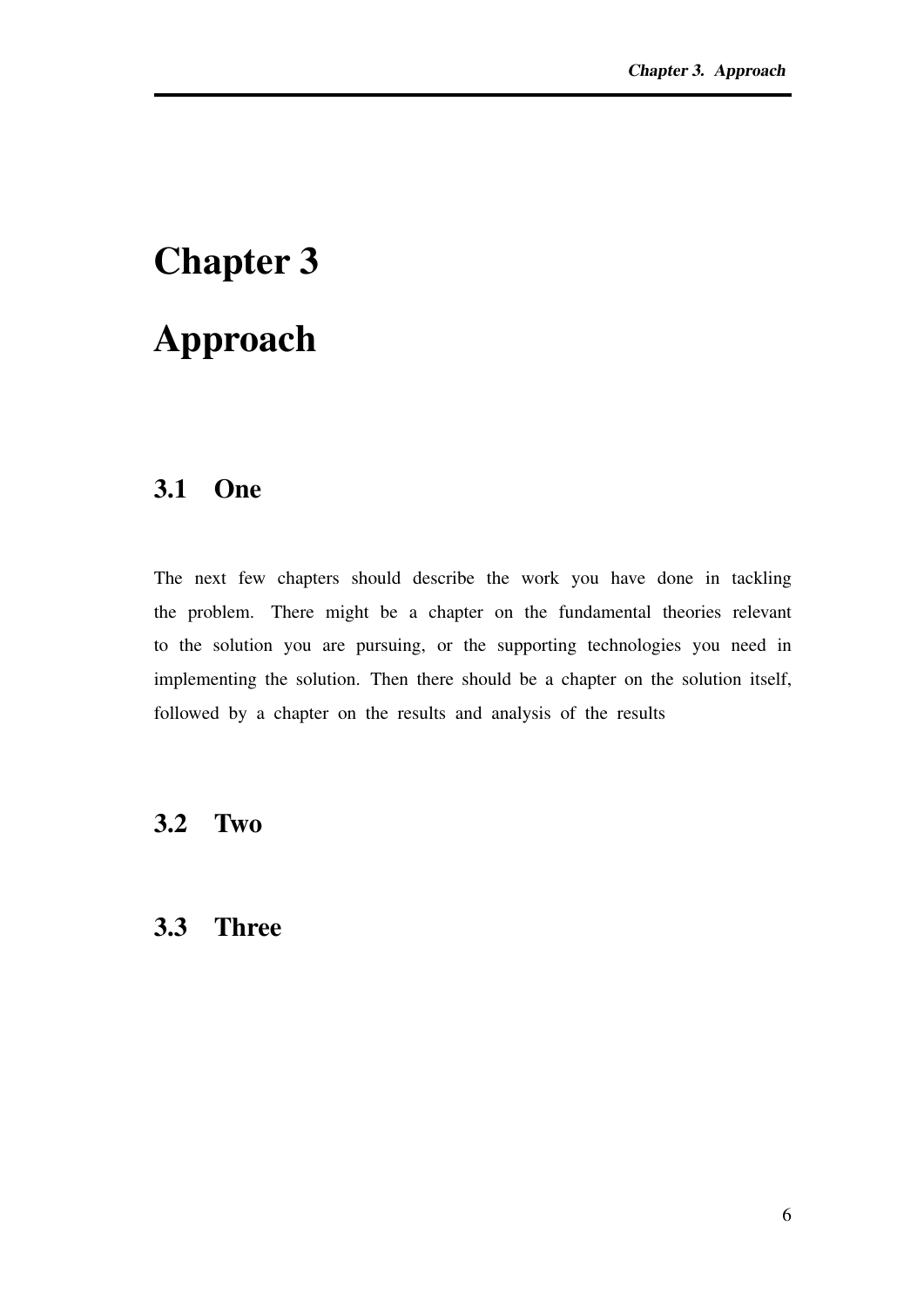## <span id="page-19-0"></span>Chapter 4

## Test and Experiments

- <span id="page-19-2"></span><span id="page-19-1"></span>4.1 One
- <span id="page-19-3"></span>4.2 Two

### 4.3 Three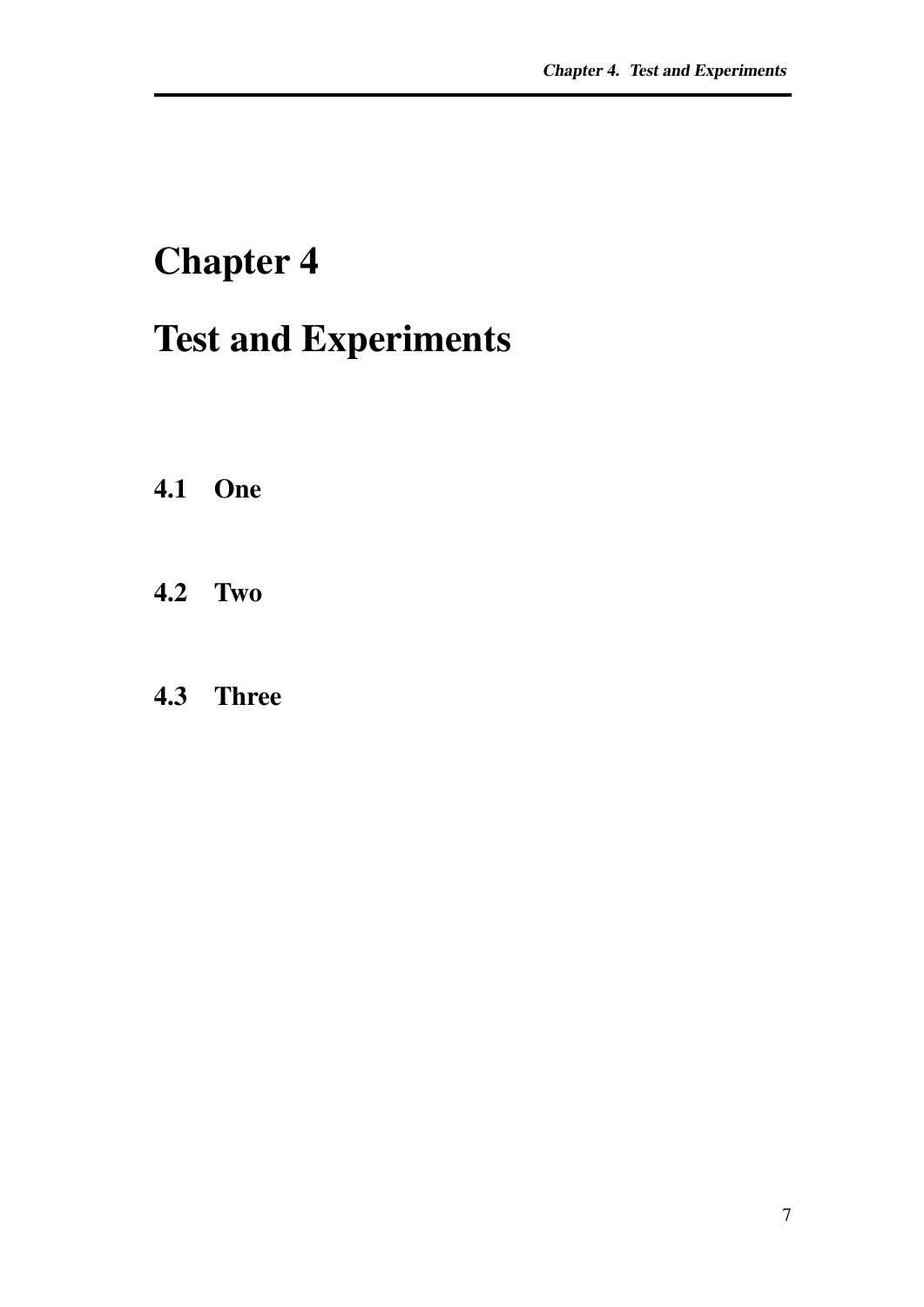# <span id="page-20-0"></span>Chapter 5 **Discussion**

### <span id="page-20-1"></span>5.1 One

Generally, there should be no more than six or seven chapters in your dissertation. If you have more than that, you should take a close look at its orgainsation and see if certain chapters can be merged.

### <span id="page-20-3"></span><span id="page-20-2"></span>5.2 Two

### 5.3 Three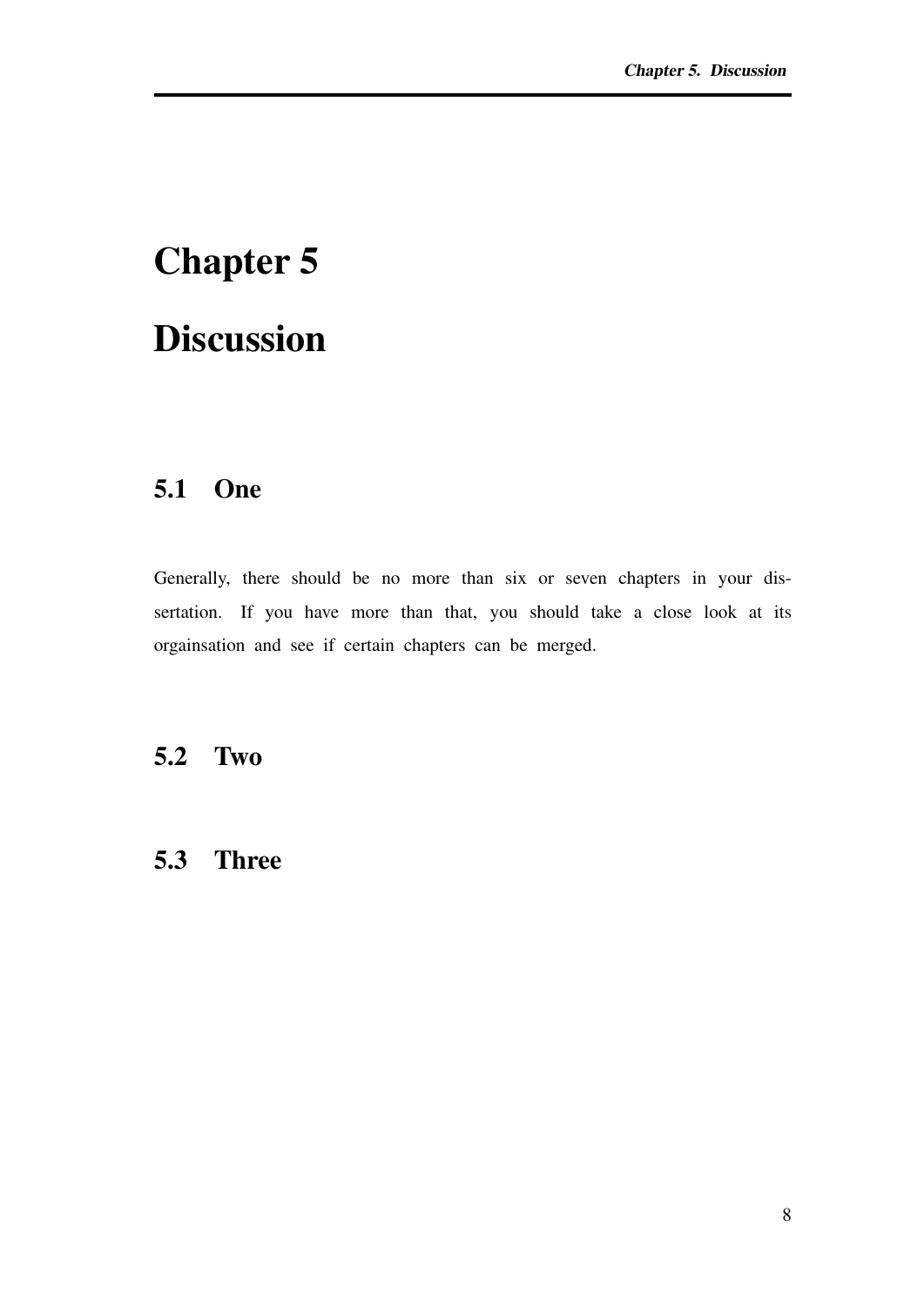# <span id="page-21-0"></span>Chapter 6 Conclusion and Recommendations

#### <span id="page-21-1"></span>6.1 One

The last chapter is always the Conclusion. This generally should have three parts. The first is a concise summary of the work you have done. In a way, this is similar to the abstract. Then there is the conclusion, in which you highlight the significance of the results, and perhaps the consequences of the results, critically where necessary. The last thing is usually recommendations and/or future work, in which you identify the inadequacies of what you have done, and suggest how the gaps may be plugged.

#### <span id="page-21-2"></span>6.2 Two

Documents that are prepared with the help of other sources should have a list of sources cited. A list of References contains only sources the writer quotes directly, takes original ideas from, and refers to in the dissertation should be included. In reports where the subject is primarily scientific, the list of references is the most widely accepted way to cite specific sources.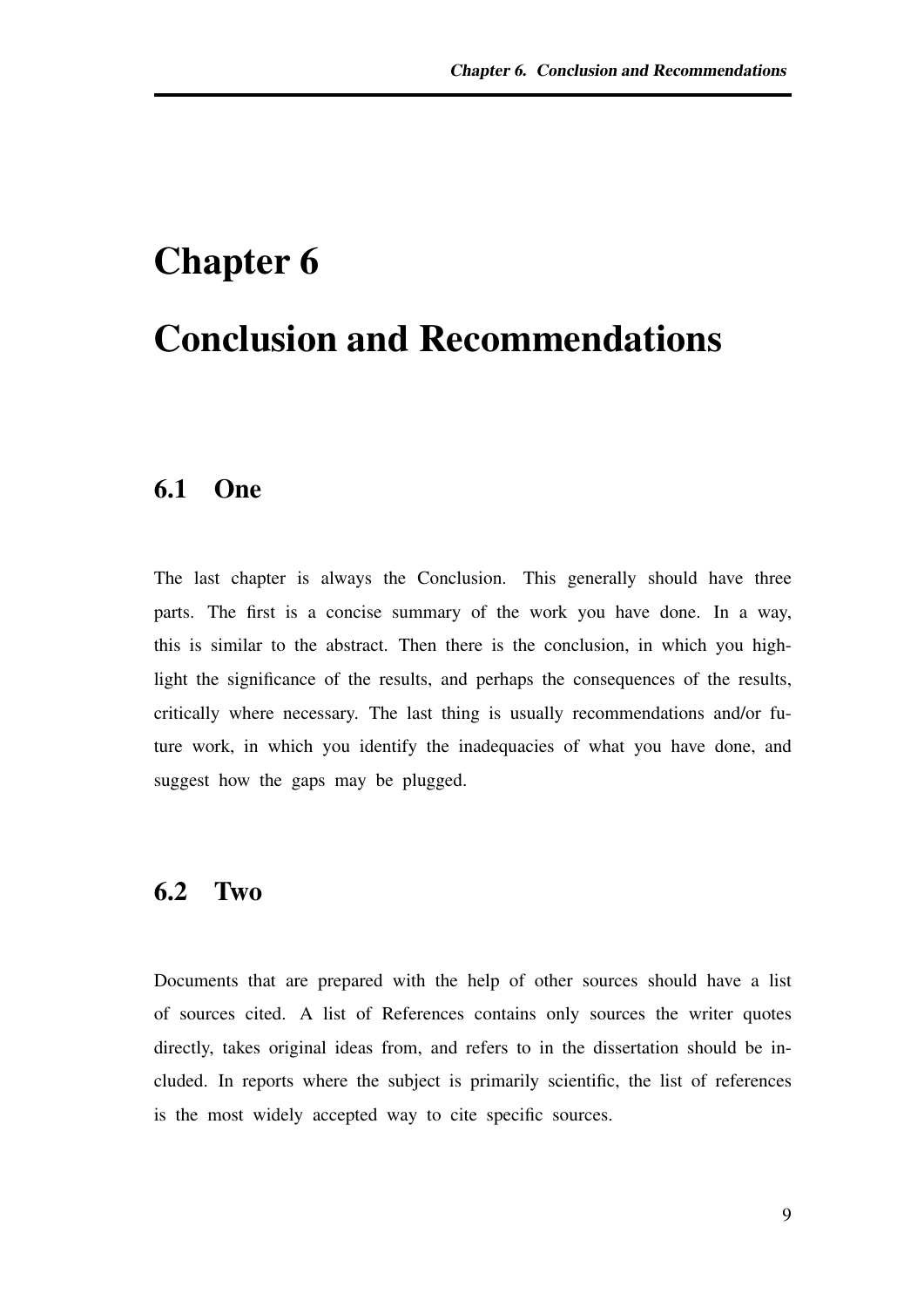### <span id="page-22-1"></span><span id="page-22-0"></span>6.3 Three

### <span id="page-22-2"></span>6.4 Four

### 6.4.1 Six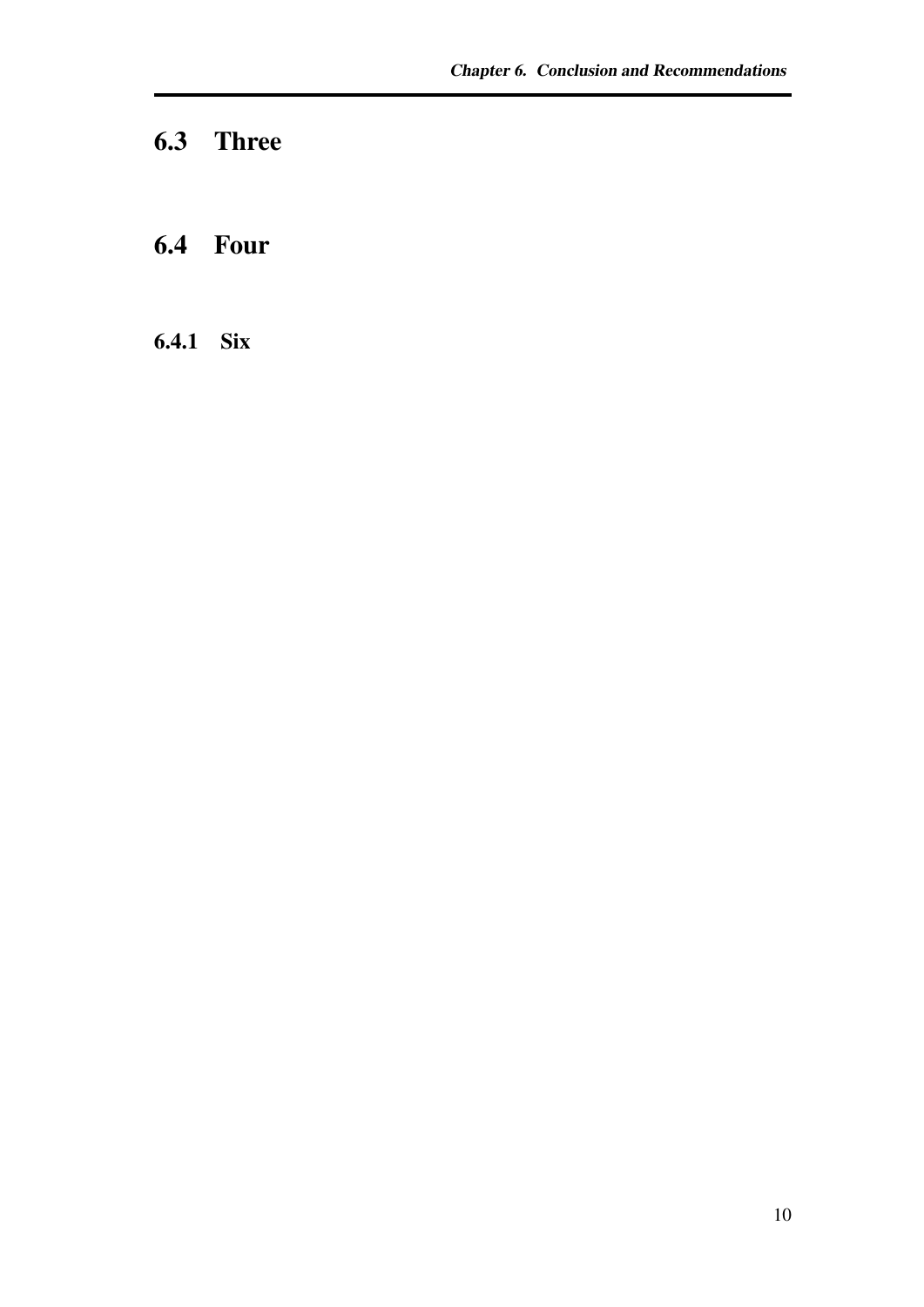## <span id="page-23-0"></span>References

<span id="page-23-1"></span>[1] Olaf Ronneberger, Philipp Fischer, and Thomas Brox. U-net: Convolutional networks for biomedical image segmentation. In *International Conference on Medical image computing and computer-assisted intervention*, pages 234–241. Springer, 2015.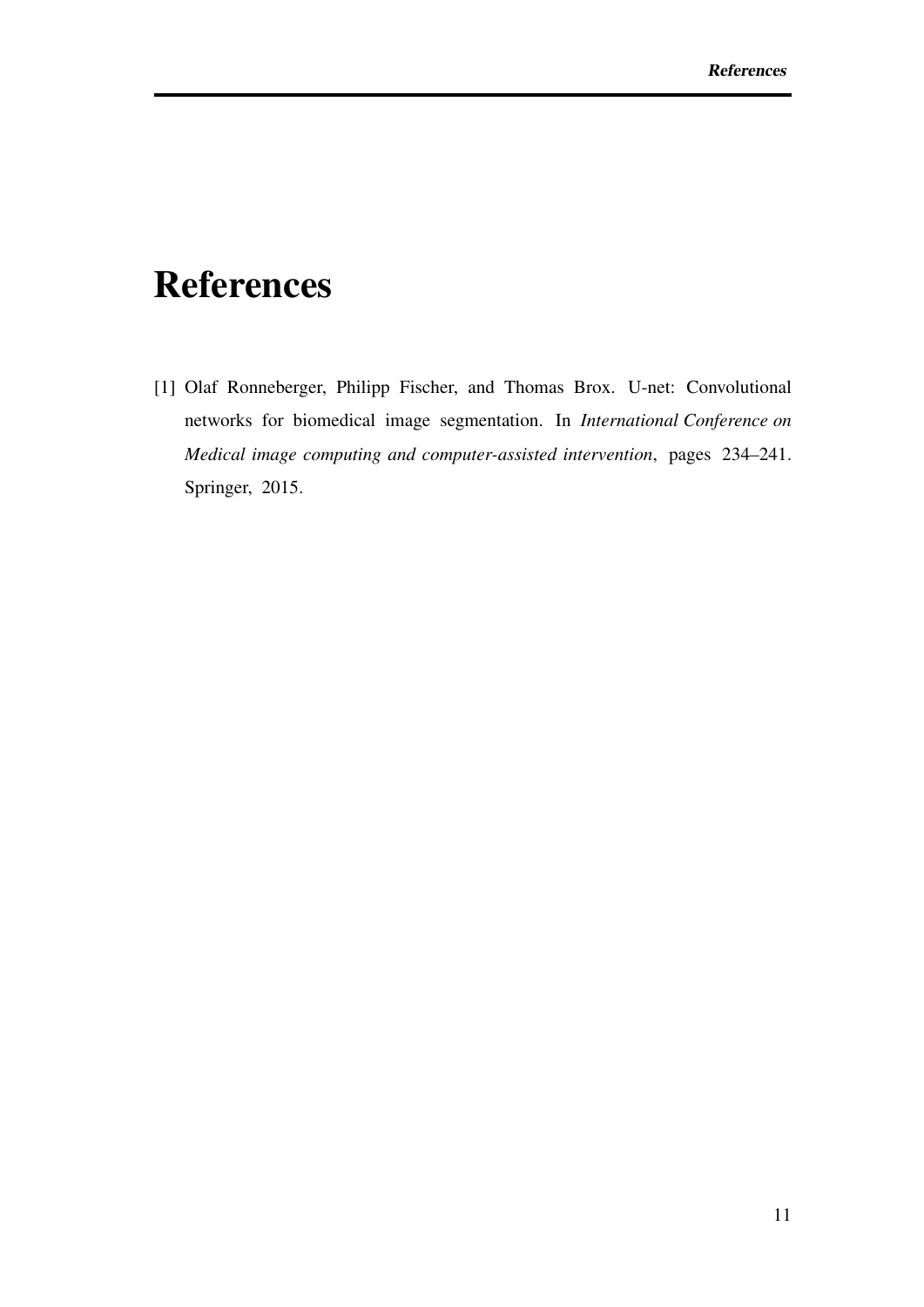# <span id="page-24-0"></span>Appendix A Introduction of Appendix

The Appendix contains related data not necessary to the immediate understanding of the discussion in the report. This may contain materials such as: tables, graphs, illustrations, description of equipment, samples of forms, data sheets, questionnaires, equations, and any material that must be included for record purposes. Each entry (sample forms, detailed data for references, tables, pictures, questionnaires, charts, maps, graphic representations) in the appendix requires an identifying title. Every entry in the appendix must be referred to in the body of the report. Each appendix must be lettered, beginning with Appendix A. The list of appendices should be appearing in the table of contents following the list of references entry.